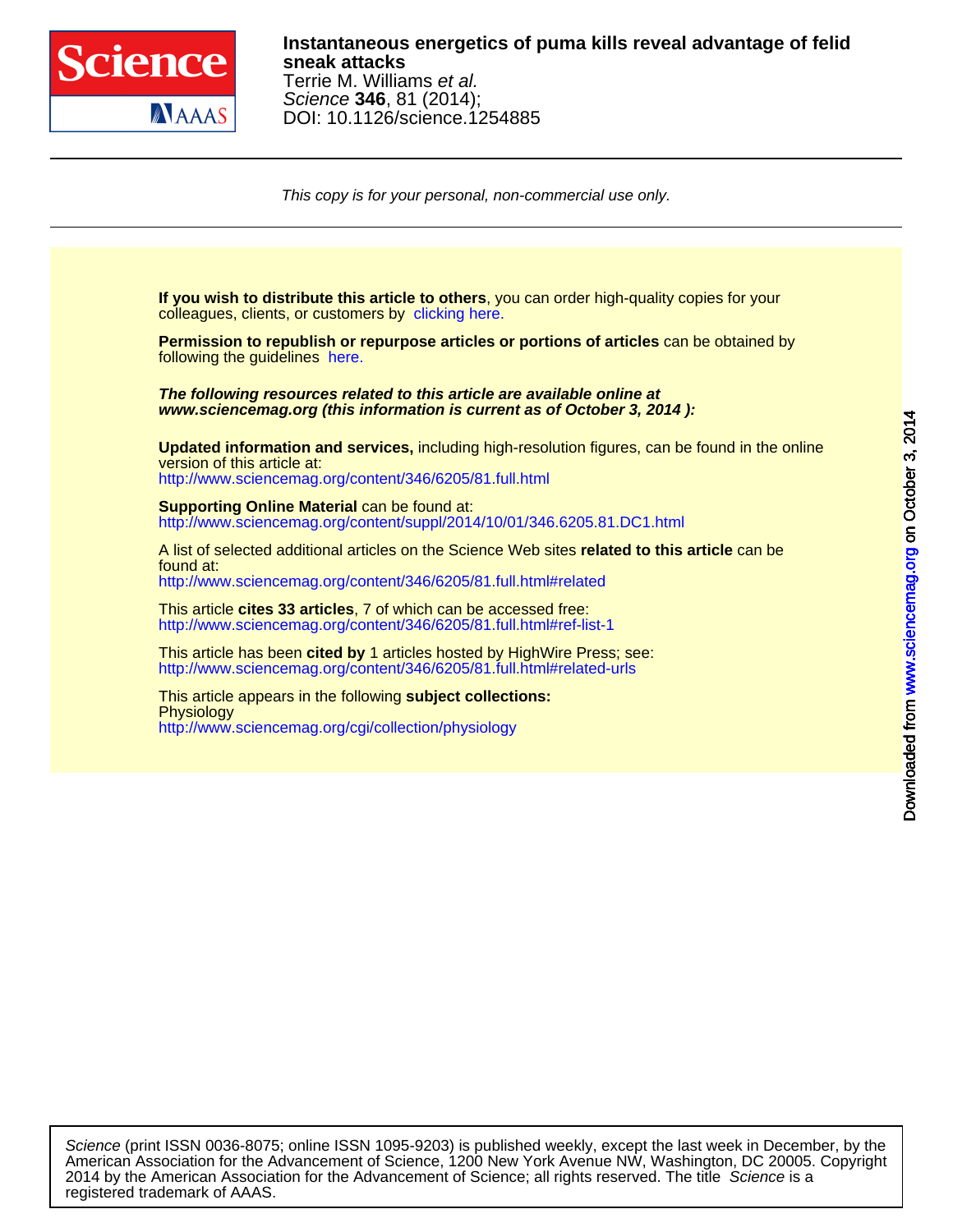the time required to hunt (Fig. 2), our model suggests that, unlike wild dogs, cheetahs are able to cope with kleptoparasitism rates of 25%, because this would only require an additional 1.1 hour per day (a 38% increase) in time spent mobile and increase DEE to 10.0 MJ per day (a 12% increase). Wild dogs may be exceptional in this regard because the high power costs ( $25 \times RMR$ , 35 W/kg) and long durations of prey pursuits (3.5 hours per day) make their hunting strategy extremely costly. This contrasts with the hunting strategy of cheetahs; even though power use during pursuit may reach 120 W/kg (19), prey pursuit takes only a few seconds and constitutes a small component of the daily energy budget (undetectable here using doubly labeled water).

Recorded rates of kleptoparasitism in cheetahs are lower than the untenable threshold of over 50% (Fig. 2): 14% in Kruger National Park (24), 11% in the Serengeti (25), and 9.3% in the Kgalagadi Transfrontier Park (current study). Relatively low kleptoparasitism rates in cheetahs that do not change greatly between ecosystems may be due to effective competitor avoidance strategies (9) and a diurnal hunting strategy (26). The comparatively low cost of food acquisition and flexible energy budget of cheetahs compared with that of wild dogs (6) are likely to provide a buffer against varying ecological conditions.

This study lends support to suggestions that interspecific competition does not necessarily suppress cheetah populations (27–30). Instead, it shows that cheetahs are well adapted to the presence of competitors and that costs incurred by traveling drive their energy budgets, rather than those encountered securing prey. Human activities that force cheetahs to travel large distances to avoid disturbance and persecution may push DEE to the limit and consequently compromise their population viability.

### REFERENCES AND NOTES

- 1. M. M. Humphries, K. S. McCann, J. Anim. Ecol. 83, 7–19 (2014).
- 2. C. Carbone, A. Teacher, J. M. Rowcliffe, PLOS Biol. 5, e22 (2007).
- 3. S. Tomlinson et al., Trends Ecol. Evol. 29, 280–290 (2014).
- 4. C. Carbone et al., Biol. Lett. 7, 312–315 (2011).
- 5. W. J. Ripple et al., Science 343, 1241484 (2014). 6. M. L. Gorman, M. G. L. Mills, J. P. Raath, J. R. Speakman,
- Nature 391, 479–481 (1998).
- 7. T. M. Caro, Cheetahs of the Serengeti Plains (Univ. of Chicago Press, Chicago, 1994).
- 8. S. M. Durant, J. Anim. Ecol. 67, 370–386 (1998).
- 9. S. M. Durant, Behav. Ecol. 11, 624–632 (2000).
- 10. M. G. L. Mills, M. L. Gorman, Conserv. Biol. 11, 1397–1406 (1997).
- 11. S. R. Creel, N. M. Creel, Conserv. Biol. 10, 526–538 (1996). 12. G. B. Schaller, The Serengeti Lion. A Study of Predator-Prey
- Relations (Univ. of Chicago Press, Chicago, 1972). 13. M. G. L. Mills, Kalahari Hyenas: Comparative Behavioral Ecology
- of Two Species (Springer, Dordrecht, 1990). 14. S. Creel, N. M. Creel, The African Wild Dog: Behaviour, Ecology
- and Conservation (Princeton Univ. Press, Princeton, 2002). 15. A. Hilborn, N. Pettorelli, C. D. L. Orme, S. M. Durant, Anim.
- Behav. 84, 701–706 (2012). 16. J. W. Wilson et al., Biol. Lett. 9, 20130620 (2013).
- 17. C. Carbone, G. M. Mace, S. C. Roberts, D. W. Macdonald,
- Nature 402, 286–288 (1999). 18. M. W. Hayward, M. Hofmeyr, J. O'Brien, G. I. H. Kerley, J. Zool. 270, 615–627 (2006).
- 19. A. M. Wilson et al., Nature 498, 185–189 (2013).
- 20. J. R. Speakman, Doubly-Labelled Water (Chapman & Hall, London, 1997).
- 21. C. C. Peterson, K. A. Nagy, J. Diamond, Proc. Natl. Acad. Sci. U.S.A. 87, 2324–2328 (1990).
- 22. J. S. Brown, B. P. Kotler, Ecol. Lett. 7, 999–1014 (2004).
- 23. J. du P. Bothma, E. A. N. le Riche, J. Arid Environ. 18, 79–84 (1990).
- 24. M. G. L. Mills, H. C. Biggs, Symp. Zool. Soc. London 65, 253–268 (1993).
- 25. J. S. Hunter et al., Behav. Ecol. Sociobiol. 61, 1033–1042 (2007). 26. T. M. Caro, in Mammals of Africa Volume V, J. Kingdon,
- M. Hoffmann, Eds. (Bloomsbury, London, 2013), pp. 186–196.
- 27. F. Broekhuis, G. Cozzi, M. Valeix, J. W. McNutt, D. W. Macdonald, J. Anim. Ecol. 82, 1098–1105 (2013).
- 28. M. G. L. Mills, M. E. J. Mills, J. Zool. 292, 136–141 (2014).
- 29. G. Cozzi et al., Ecol. 93, 2590–2599 (2012).
- 30. A. Swanson et al., J. Anim. Ecol. 10.1111/1365-2656.12231 (2014).
- 31. J. R. Speakman, E. Król, J. Anim. Ecol. 79, 726–746 (2010).
- 32. I. Capellini et al., Ecology 91, 2783–2793 (2010). 33. L. N. Hudson et al., J. Anim. Ecol. 82, 1009–1020 (2013).
- 34. A. A. Degen, M. Kam, Ecoscience 2, 48–54 (1995).
- ACKNOWLEDGMENTS

The data reported in this paper are presented in the supplementary materials (table S1). This study was supported by the Royal Society (2009/R3 JP090604) and Natural Environment Research Council (NE/I002030/1) to D.M.S. J.R.S. was supported by the Strategic Priority Research Program of the Chinese Academy of Sciences (XDB13030000) and a 1000 Talents professorship. We thank SANParks and the Department of Wildlife and National Parks, Botswana, for allowing our research in the Kgalagadi Transfrontier Park (Permit Number 2006-05-01 to M.G.L.M.) and

# MAMMALIAN ENERGETICS

the Lewis Foundation, South Africa; The Howard G. Buffet Foundation; National Geographic; Kanabo Conservation Link; Comanis Foundation; Panthera; and the Kruger Park Marathon Club for financial support to M.G.L.M. J.W.W. was funded by NASA grants NNX11AP61G and NNX11AL49H. We thank the management and land owners of Karongwe Game Reserve, as well as the directors of Karongwe Game Association, for supporting this research on their land. We are also grateful to the many Global Vision International field staff and volunteers who conducted the Karongwe fieldwork. We thank I. Capellini for providing additional information on DEE allometry and C. Hambly and P. Thomson for technical assistance with the isotope analysis. Author contributions: D.M.S., M.G.L.M., J.W.W., M.E.J.M., P.B., and N.J.M. collected data; J.R.S. analyzed isotopes; D.M.S., M.G.L.M., R.P.W., and J.W.W. analyzed data; and D.M.S., M.G.L.M., R.P.W., J.W.W., M.E.J.M., S.M.D., N.C.B., P.B., N.J.M., and J.R.S. wrote the manuscript.

#### SUPPLEMENTARY MATERIALS

www.sciencemag.org/content/346/6205/79/suppl/DC1 Materials and Methods Figs. S1 and S2 Table S1 References (35–53) 23 May 2014; accepted 11 August 2014 10.1126/science.1256424

Instantaneous energetics of puma kills reveal advantage of felid sneak attacks

Terrie M. Williams, $^{1\star}$  Lisa Wolfe, $^2$  Tracy Davis, $^2$  Traci Kendall, $^1$  Beau Richter, $^1$ Yiwei Wang,<sup>3</sup> Caleb Bryce,<sup>1</sup> Gabriel Hugh Elkaim,<sup>4</sup> Christopher C. Wilmers<sup>3</sup>

Pumas (Puma concolor) live in diverse, often rugged, complex habitats. The energy they expend for hunting must account for this complexity but is difficult to measure for this and other large, cryptic carnivores. We developed and deployed a physiological SMART (species movement, acceleration, and radio tracking) collar that used accelerometry to continuously monitor energetics, movements, and behavior of free-ranging pumas. This felid species displayed marked individuality in predatory activities, ranging from low-cost sit-and-wait behaviors to constant movements with energetic costs averaging 2.3 times those predicted for running mammals. Pumas reduce these costs by remaining cryptic and precisely matching maximum pouncing force (overall dynamic body acceleration =  $5.3$  to  $16.1g$ ) to prey size. Such instantaneous energetics help to explain why most felids stalk and pounce, and their analysis represents a powerful approach for accurately forecasting resource demands required for survival by large, mobile predators.

central tenet of foraging theory is that animals manage energetic costs and benefits when feeding (*I*). Yet measuring these costs for large, highly active predators that hunt, chase, and kill mobile prey has been exceedin central tenet of foraging theory is that animals manage energetic costs and benefits when feeding (1). Yet measuring these costs for large, highly active predators that hunt, chase, and kill mobile prey has been standing of how physiological capacities and environmental factors affect foraging success (2).

\*Corresponding author. E-mail: williams@biology.ucsc.edu

This is especially apparent for species within the family Felidae. Among terrestrial carnivores, felids show a large range in body size, prey preferences, and predatory movements, each of which are linked to the landscape in which they live (3–6). The lankiest cat, the African cheetah (Acinonyx jubatus), engages in astonishing high-speed pursuits in open habitats to outmaneuver and overtake smaller, swift prey (7, 8). In contrast, heavy-bodied species including African lions [Panthera leo (9)], leopards (Panthera pardus), tigers (Panthera tigris), and pumas residing in forested or grassland habitats tend to stalk, ambush, and pounce to overpower prey up to several times their size  $(6)$ .

Of the 36 extant wild felid species, the majority are considered cryptic ambush hunters

<sup>&</sup>lt;sup>1</sup>Department of Ecology and Evolutionary Biology, University of California, Santa Cruz, CA 95060, USA. <sup>2</sup>Wildlife Health Program, Colorado Parks and Wildlife, 4330 West Laporte Avenue, Fort Collins, CO 80521, USA. <sup>3</sup>Center for Integrated Spatial Research, Department of Environmental Studies, University of California, Santa Cruz, CA 95064, USA. 4 Autonomous Systems Lab, Department of Computer Engineering, University of California, Santa Cruz, CA 95064, USA.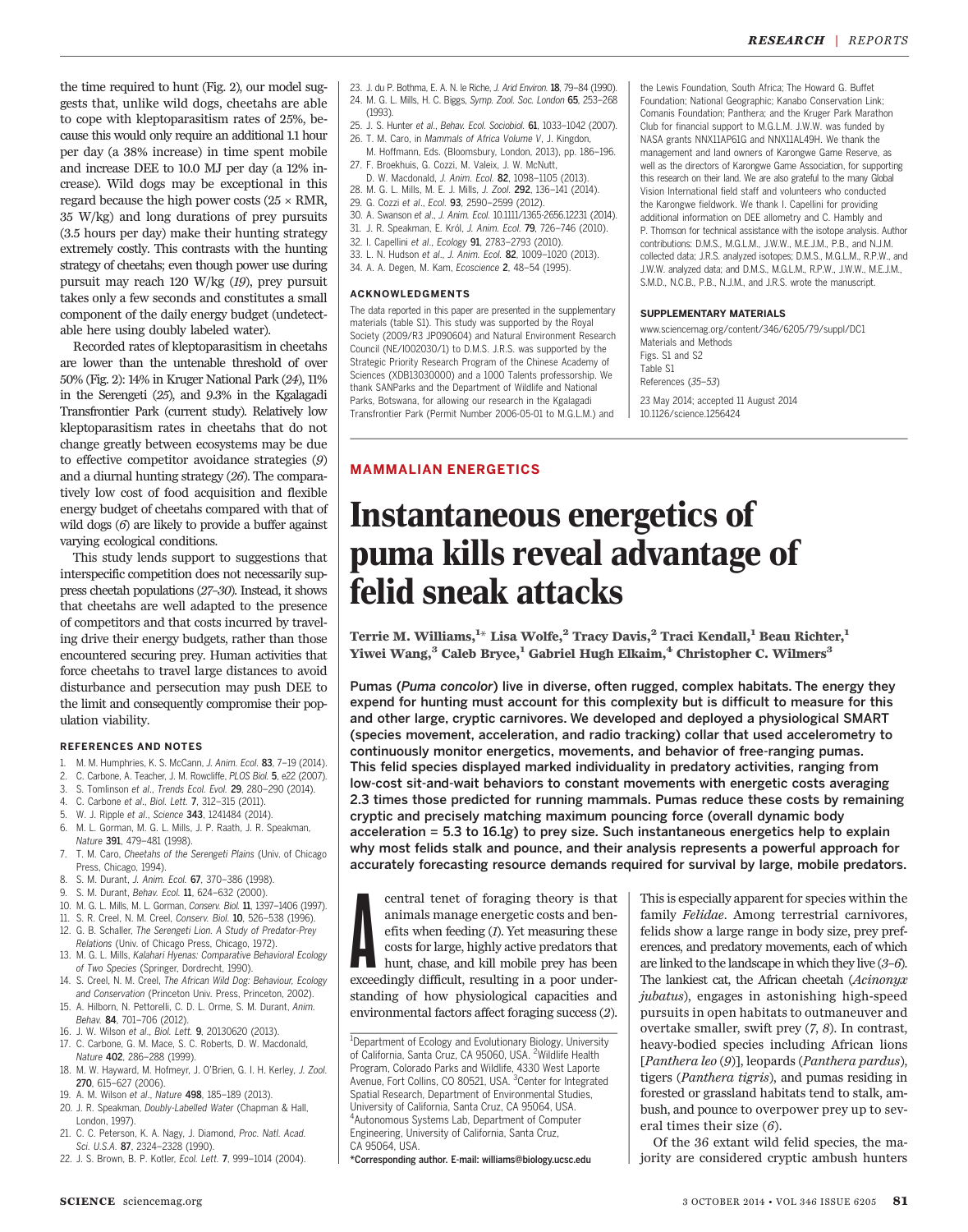$(5, 6)$ , which would suggest an energetic advantage for this predatory tactic (1). However, because of the covert nature of these activities, it is difficult to observe felid ambush behaviors or measure energetic efficiency. By necessity, field energetic studies of most terrestrial carnivores have relied on broad approaches, including doubly labeled water methods and field metabolic rate (FMR) modeling that integrate energetics across days or seasons [e.g., (10–12)].

Here, we monitored behavior-specific energetics of a large cryptic felid, the puma, to evaluate the cost of discrete physiological states involved with ambush hunting. Using a laboratory-to-field approach, we developed and calibrated a new SMART (species movement, acceleration, and radio tracking) wildlife collar on captive, adult pumas ( $n = 3$ ), with subsequent deployment on wild pumas ( $n = 4$  pumas with SMART collars, 1 puma with GPS only; tables S1 and S2). We created a library of behavior-specific collar acceleration signatures by filming instrumented, trained pumas as they traversed a 20-m level course at different speeds, performed routine activities (resting, eating, grooming, etc.), and ran on a motorized treadmill (13). Accelerometer signatures were then correlated to energetic costs by simultaneously measuring oxygen consumption  $(\dot{V}_{\Omega_0})$ , kinematics [stride frequency, stride length (14)], and overall dynamic body acceleration [ODBA (2, 15)] of the pumas during steadystate resting and treadmill running. Cost of transport (COT, the energy expended per meter) and cost of acceleration (COA, the energy ex-

**Stride frequency**

Stride frequency

Α

## Fig. 1. Stride mechanics and energetic costs of running

pumas. (A) Stride frequency and stride length in relation to outdoor speed ( $n = 3$  pumas). Points represent individual walk (cyan), trot (blue), or run (red) trials. Dashed lines show predicted gait transition speeds  $(17)$ . (B) Oxygen consumption in relation to speed for pumas on a treadmill. Points represent individual steady-state measurements. The least-squares regression (solid line, Eq. 1) is compared to basal metabolic rate [BMR, dashed line; (25)]. (C) Minimum cost of transport (COT) for canids [green circles (16)], pumas [black circles, present study and (30)], and other felids [domestic cat, black square; African lion, upward triangle; African cheetah, downward triangle (16)]. The green line is the allometric regression for  $COT<sub>MIN</sub>$  of quadrupeds (16).

pended per g) were calculated by dividing  $V_{O_2}$ by speed and ODBA, respectively.

In the field, we captured and instrumented wild pumas ( $n = 2$  females, 2 males) with the calibrated SMART collar. An additional female instrumented with a GPS collar allowed for a detailed analysis of hunting movements and longer deployment due to the conservation of collar batteries. All pumas were then released into a 1700-km<sup>2</sup> study area within the Santa Cruz Mountains of California. The collar integrated a three-axis accelerometer and magnetometer that continuously monitored activity level and body position at 64 Hz, with a GPS/VHF unit with remote download capabilities that sampled every 4 hours to provide movement and kill locations (13). Potential kill sites were initially identified by the clustering of GPS positions indicating a feeding event, using a custom program integrated in ArcGIS (v.10; ESRI, 2010). Carcass visitation based on the GPS data allowed positive prey identification (13, 29). The timing of the GPS cluster was then correlated to time-synched accelerometer signals and behavioral signatures that indicated a pouncing event. Together, the suite of data from the collar allowed us to map both physiological and behavioral responses of wild pumas onto the physical landscape in which they hunted.

Our results indicate that the biomechanics and energetics of running by pumas are typical of most quadrupedal mammals including other adult felids (16). Both stride frequency and stride length of pumas increased linearly with running speed (Fig. 1A). Pumas also switched among

walking, trotting, and running gaits at transition speeds predicted for their body mass (17). Routine preferred speed on the outdoor course and treadmill was 1.1 m s−<sup>1</sup> ; maximum speed (4.9 m s−<sup>1</sup> ) was only one-fifth of that measured for cheetahs chasing prey (7, 8).

The oxygen consumption (ml O<sub>2</sub> kg<sup>-1</sup> min<sup>-1</sup>) of pumas increased linearly with running speed (m s−<sup>1</sup> ; Fig. 1B) according to

$$
\dot{V}_{\text{O}_2} = 8.15 + 10.99 \text{(speed)}
$$
\n
$$
(r^2 = 0.95, n = 20, P < 0.0001) \quad (1)
$$

Minimum cost of transport  $(COT<sub>MIN</sub>)$  was 0.17 ml  $O_2$  kg<sup>-1</sup> m<sup>-1</sup> (3.42 J kg<sup>-1</sup> m<sup>-1</sup>), as predicted for canids and other felids on the basis of body mass (Fig. 1C) (16). This includes large and small felids that stalk, pounce, and perform highspeed chases. Immature African lions, however, are outliers with a  $\rm{COT}_{MIN}$  that is 2.4 times that predicted for running mammals (18) and 2.1 times the value for pumas. If adults follow the trend for immature lions, then comparatively high locomotory costs of African lions may help to explain the tendency of this species to rely on cooperative hunting, which is unique among felids  $(6)$ .

Continuous monitoring of acceleration in wild pumas wearing SMART collars allowed us to determine how these costs vary with hunting across time and space for individuals. Figure 2A shows a typical GPS track on the day of a kill for a 42-kg female puma hunting black-tailed deer (Odocoileus hemionus). The cat moved downhill through a residential area, stalked and killed



**Body mass (kg)** 1 10 100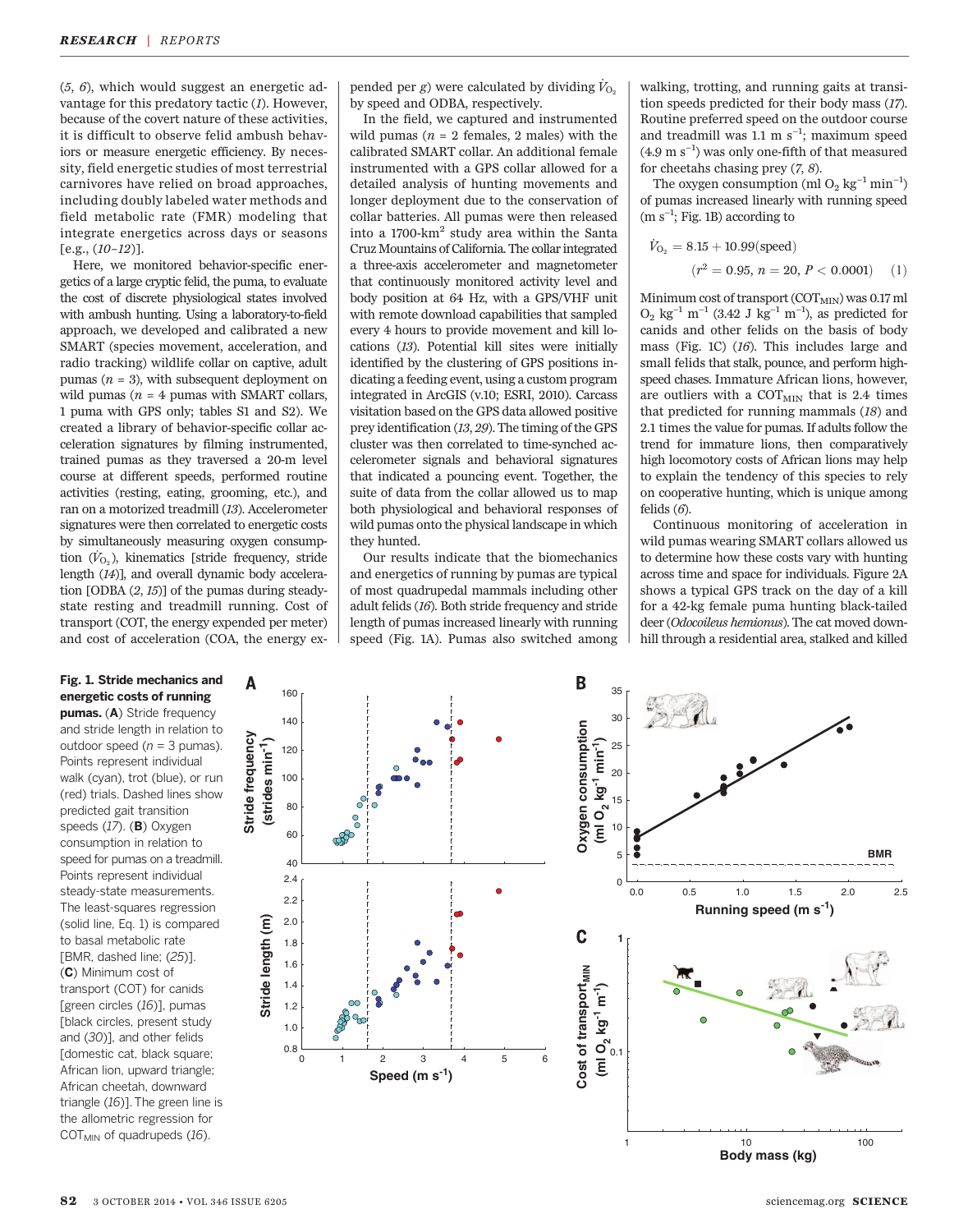a deer, and stayed within 200 m of the carcass until moving into the mountains the next day. What is not apparent in such GPS tracks is the considerable variation in behaviors and energy expended by a puma when pursuing differentsized prey. Here the continuous, high-resolution time-stamped accelerometer traces from the SMART collar provide remarkable insight. First, unique accelerometer signatures within the traces reveal individual behaviors that can be localized via GPS on the terrain where they occur (Fig. 2A). Second, raw triaxial acceleration traces (Fig. 2A, bottom) can be collapsed into overall dynamic body acceleration (ODBA) values and then transformed into activity-specific metabolic costs in terms of  $\dot{V}_{\mathrm{O}_2}$  (ml  $\mathrm{O}_2 \, \mathrm{kg}^{-1}$  min $^{-1}$ ) using the regression

$$
\dot{V}_{\text{O}_2} = 3.52 + 58.42(\text{ODBA})
$$
\n
$$
(r^2 = 0.97, n = 9, P < 0.0001) \tag{2}
$$

from the instrumented pumas walking on a treadmill (Fig.  $2B$ ) ( $13$ ).

Equation 2 allows the acceleration signatures of wild pumas to be assigned to the energetic cost associated with each behavior. As reported for smaller animals and humans (15, 19), pumas

show a significant, linear correlation between oxygen consumption and ODBA. Like COT (16), COA declines asymptotically with ODBA (Fig. 2B, inset), showing a decline in the variation of acceleration costs as activity level increases (i.e., <10% change in COA with ODBA from 0.5 to 3.0 g). The lowest COA (~58 ml O<sub>2</sub> kg<sup>-1</sup> min<sup>-1</sup>/g ODBA) occurs at the highest ODBA and is equivalent to the slope of the relationship in Eq. 2. Together, these relationships enable energetic costs to be ascribed to a wide variety of aerobic activities as long as ODBA accurately reflects the puma's movements (2, 15, 19).

Using these methods, we assigned energetic costs for pumas during three characteristic periods: (i) pre-kill activity (locating prey), (ii) pounce and kill, and (iii) post-kill prey handling and eating. These periods constitute a characteristic 2-hour interval we term the "hunt" (Fig. 2 and Fig. 3). Activity levels during the pre-kill phase varied markedly among individuals, ranging from activities with low energetic cost [sit-and-wait (male puma 5M) and slow-walking (female 2F) behaviors] to those with moderate cost [coursingtype movements (16M) and stalk-and-ambush activities (7F)] (Fig. 3). Total energy expended during the pre-kill period (Hunting  $Cost_{PRE-KILL}$  in kJ) decreased with increased use of cryptic behaviors according to

Hunting Cost<sub>PRE-KILL</sub> = 3516.0 - 24.9  
(%time cryptic)  

$$
(r^2 = 0.99, n = 6 \text{ kills}, P < 0.0001) \quad (3)
$$

(Fig. 4A). Here, percent time cryptic represents the proportion of the pre-kill period comprising all lowacceleration, low-cost activities [including rest, slow-walking (e.g., stalking), and sit-and-wait behaviors]. Overall, pre-kill hunting costs represented 10 to 20% of the estimated FMR of pumas (13).

Pumas generally remained aerobic during the hunt, only briefly exceeding their predicted  $\dot{V}_{\rm O_{2\,max}}$  [49.2 to 54.7 ml  $\rm O_2$  kg $^{-1}$  min $^{-1}$  (20)] when pouncing. This high-energy activity, along with killing and prey handling, resulted in different acceleration signatures for pumas preying on fawns or bucks (Fig. 3). Predator costs (kJ) are related to prey mass (kg) as

Energetic cost of pounce and  $k$ ill  $=$  $88.94 - 5.53$ (prey mass)

$$
(r^2 = 0.81, n = 5 \text{ known kills}, P = 0.036)
$$
\n<sup>(4)</sup>



Fig. 2. Field movements, acceleration, and energetic costs for pumas. (A) GPS track for female 13F preying on deer (Google Earth, earth.google.com). Minimum distances moved, time of day, and kill time are indicated. Locations of behavior-specific acceleration signatures ( $n = 3840$ ) (X-surge, red; Y-sway, cyan; Z-heave, black; from collar orientation, inset) are superimposed on the GPS track with corresponding color-coded ODBA (g) and  $V_{O_2}$  (ml O<sub>2</sub> kg<sup>-1</sup> min<sup>-1</sup>).<br>(**P**) Polationship between  $V_{O_2}$  and ODBA for instrumented pumps on a trood. (B) Relationship between  $\dot{V}_{O_2}$  and ODBA for instrumented pumas on a tread-

mill. Points are mean steady-state measurements  $\pm$  1 SE for two pumas. See text for regression (black line) and COA (inset) statistics. (C) Energetic cost of a pounce and kill by pumas in relation to deer mass. Points represent separate kills defined by pounce peak and immediate prey handling (Fig. 3 and table S3). The linear regression (black line, Eq. 4) for five known kills (black symbols) is extrapolated (red dashed line) to predict the size of an unidentified kill according to pounce energetics (red symbol).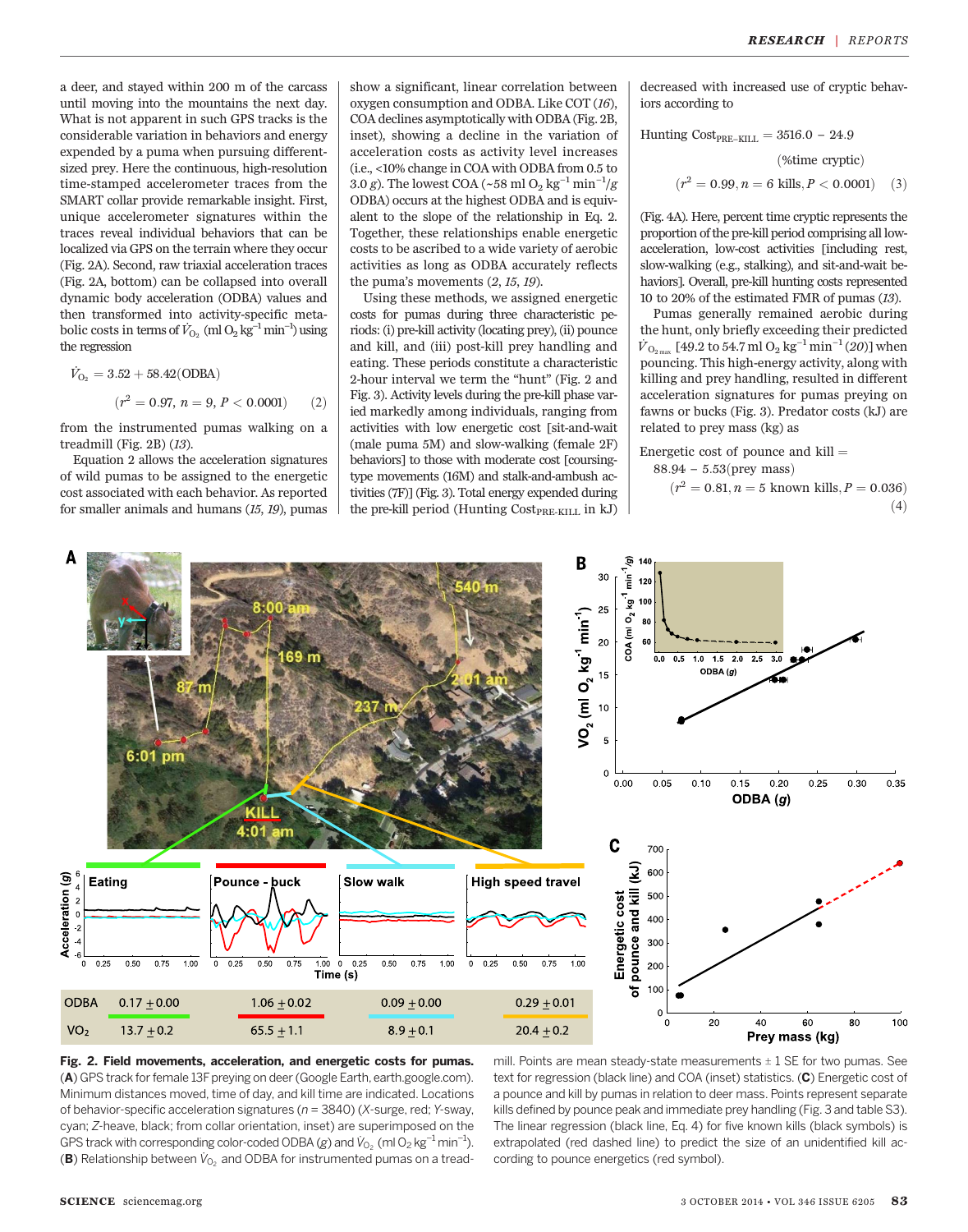

Fig. 3. Activity levels and energetic costs determined from ODBA of wild pumas. Each panel represents a separate kill identified by puma ID and by size and age of the deer.Two-hour hunt segments, including pre-kill, pounce spike, and post-kill prey handling periods, are compared for pumas 2F, 5M, 7F, and 16M. The red dashed line indicates predicted  $\dot{V}_{O_{2\,max}}$  (20). Colored bars denote speed and behavior according to the inset scale. Low-cost periods (blue bars) were used to calculate percentage of time spent in cryptic activities for each puma.

(Fig. 2C). Extrapolating from this relationship, we estimated the size of an animal that had been attacked, despite being unable to view the event or carcass. Although some prey may be harder to kill and may require more handling than others, pumas appear to precisely gauge the magnitude of the initial pounce to account for the size of the animal to be overtaken (table S3).

We find that the investment of energy for traveling by large terrestrial carnivores is considerable and often underestimated. Comparing pre-kill transport costs for hunting pumas (COT $_{\text{HUNT}}$  in J kg<sup>-1</sup> m<sup>-1</sup>) to those calculated for foxes  $(11, 12)$ , wild dogs  $(10)$ , and tigers  $(21)$  results in the allometric regression

$$
\rm{COT_{HUNT}}=37.41 \rm{(mass^{-0.30})}
$$

 $(r^2 = 0.74, n = 9$  across 5 species,  $P = 0.003$ 

$$
\left( 5\right)
$$

(Fig. 4B) (13). Energetic demands for pre-kill movements by these large mammalian carnivores average 2.3 times the levels routinely used to model energetic costs from distances moved or GPS tracks (21–23) and 3.8 times the predicted  $\text{COT}_{\text{MIN}}$  (16, 24). These elevated costs undoubtedly reflect the metabolic demands of carnivory (16, 25) as well as the SMART collar's ability to account for previously overlooked energetic expenditures associated with intermittent locomotion, turning maneuvers, and kinematic changes due to uneven or variable substrates (26–28) that are often imperceptible in most GPS tracks (13). Pumas can mitigate high hunting costs by matching maximum pouncing force to prey size and using cryptic tactics. With such an energetic advantage, it is not surprising that felid morphology and physiology have been shaped over evolutionary time for the stalk-and-pounce sneak attack (5, 6).



Fig. 4. Effects of behavior and body mass on energetic costs of hunting carnivores. (A) Total energy expended during the pre-kill periods in Fig. 3 in relation to percentage of time pumas spent performing low-activity level (cryptic) behaviors. See text for regression statistics. (B) Minimum (green line from Fig. 1), predicted [black line (14)], and measured (red line, Eq. 5) transport costs for hunting canids (squares) and felids (male and female pumas in this study, circles; male and female tigers, triangles). See supplementary materials for data sources.